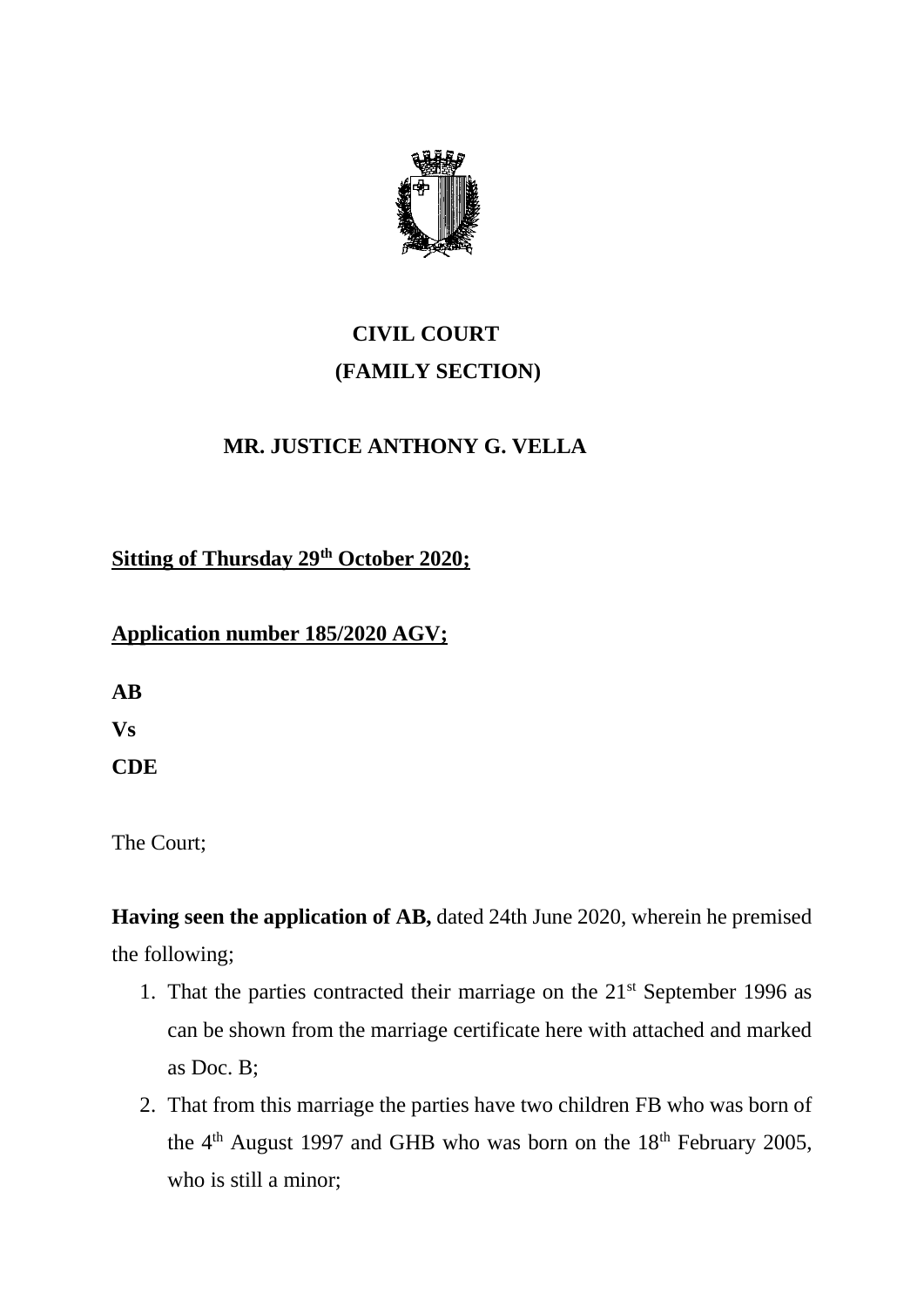- 3. That the parties have been separated by means of a contract since the  $6<sup>th</sup>$ January 2016 attached and marked Dok A;
- 4. There is no reasonable prospect of reconciliation between the parties and each of them lead a separate life independent of each another;
- 5. That there is no maintenance due between the parties;
- 6. That these facts satisfy the conditions established by article 66 B pf the Civil Code for the attainment of divorce.

The applicant's requests;

- a. That the Court pronounces the divorce of the parties;
- b. That the Court orders the Registrar of Court to notify the Director of the Public Registry with the pronouncement of the divorce between the parties so that such changes will be registered in the Public Registry.

The applicant requests that in terms of the disposition in Article 66 B of Chapter 16 of Laws of Malta, that this Honourable Court, after hearing the parties as intended in article 66 C of chapter 16 and in order to be establishes the existence of the conditions mentioned in article 66 B, pronounces the divorce between the parties as intended in the said article 66 C.

The court after noticing that CDE was notified with the procedure of the government gazette after several attempts to be notified, passed judgement in the Court sitting of Thursday  $29<sup>th</sup>$  October 2020;

Having seen the acts of the proceedings and heard the parties' submissions.